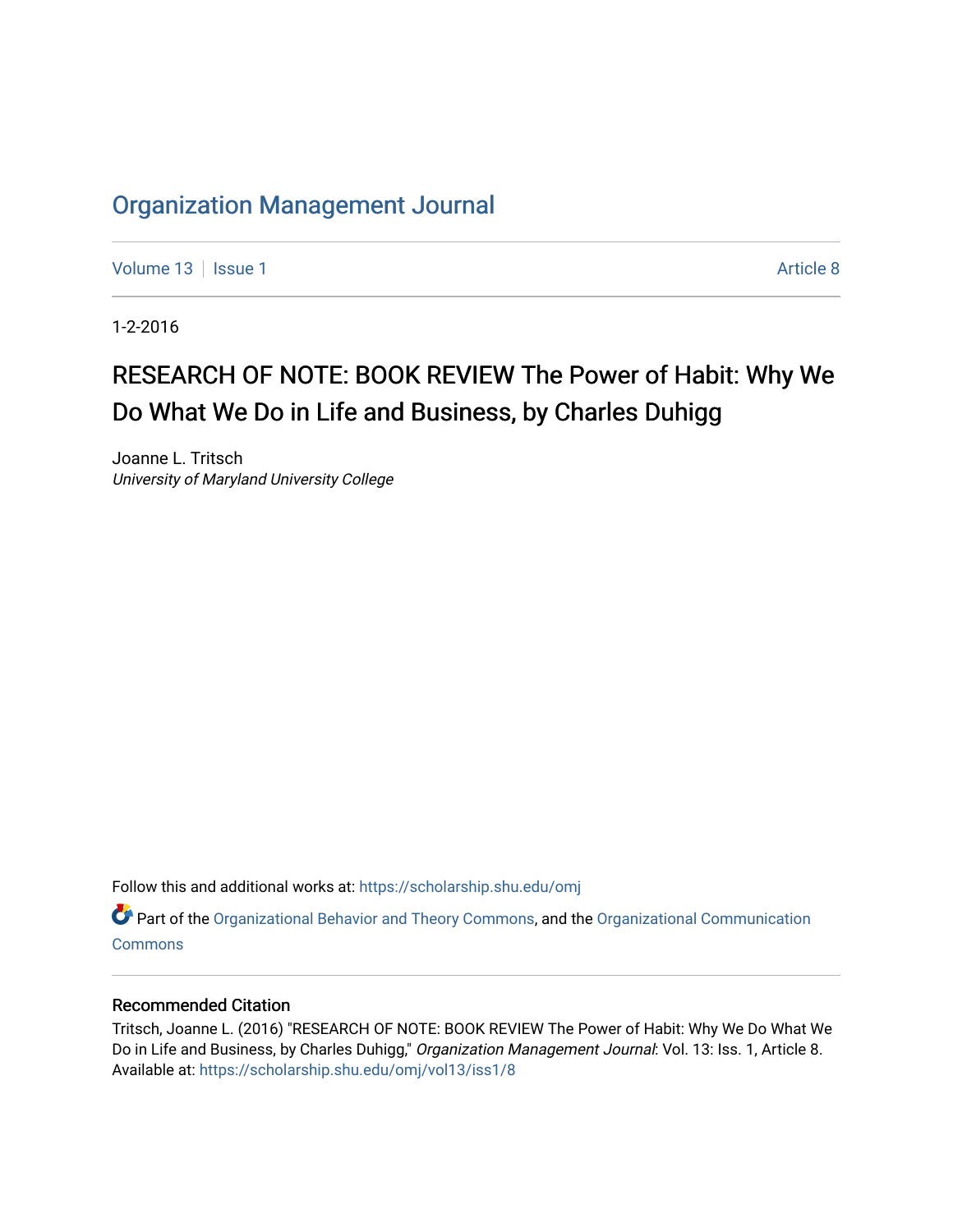#### RESEARCH OF NOTE: BOOK REVIEW

The Power of Habit: Why We Do What We Do in Life and Business, by Charles Duhigg, Random House Trade Paperbacks, New York, 2014, 371 pp., \$16 (paperback), ISBN-13: 978-0812981605

In his book The Power of Habit: Why We Do What We Do in Life and Business, Charles Duhigg looks at getting results from the perspective of habits. The research that supports this book is drawn from the seminal work of theorists, more recent scholarly studies and business reporting, and hundreds of in-person interviews. The book lays out some well-documented processes for identifying daily patterns in order to tweak the sequencing and to establish new habits that can improve our personal, organizational and communal lives.

Duhigg is a journalist who has won multiple awards for his reporting, including a Pulitzer Prize for his work on the New York Times' series of articles about Apple, Inc. The Power of the Habit is Duhigg's first book; when released in 2012, it made the annual best business book lists for the Financial Times and the Wall Street Journal. The book remained on the New York Times Bestseller List for over 60 weeks. Following its 2014 reissue with new material, it remains number 14 on Amazon.com's bestseller list of books on business and money and number 5 on the New York Times business bestsellers.

Discoveries over the past decade in the field of neuroscience have shed light on how the brain functions during routine, everyday tasks. One of those routines is the one we use to form habits through creating pathways in the brain. The Power of Habit explores these studies, as well as the emerging field of habit formation research in business, education, and public health, to provide the reader with real-world evidence along with concrete steps to help identify, evaluate, and change habits in order to improve individual, organizational, and community outcomes ranging from improving personal habits, to deepening employee engagement, and increasing voter turnout.

Duhigg moves beyond the use of willpower to break bad habits, to focus on establishing new habits to replace the old. Duhigg notes that his interest in habits comes from a fascination with the U.S. Army; his book provides examples from a range of sources in business and sports to show the continual importance of patterns, routines, and habits. Duhigg points out that being able to identify fundamental, keystone patterns is the essential first step in any transformation of individuals and companies. To change behavior, current

© 2016 Eastern Academy of Management

patterns must be understood. Once behavior is changed, with repetition of a new pattern after a week, those patterns can become automatic behaviors. Duhigg cites a 2006 research study from Duke University conducted by Bas Verplanken and Wendy Wood (2006) that found that up to 40% of our daily actions are based not on conscious decisions, but on established patterns and habits (Duhigg, 2014, notes).

 $\blacktriangleright$  Routledge Taylor & Francis Group

Duhigg states that to break a habit, you need to diagnose the three parts of the habit: the cue, the reward, and the routine. In terms of the cue, when you feel the urge for your "bad" habit, analyze the situation. Ask yourself about the time, location, present company, current events, and personal feelings. In terms of the reward, determine the craving the "bad" habit serves to satisfy and then test your theory by substituting the "bad" with something more positive. For example, does the craving for a sweet pastry ease by substituting coffee for a doughnut? The purpose of this exercise is to find a "good" substitute that satisfies the craving. Once you have a working theory, the challenge is to repeat the new routine to satisfy the cue in order to establish a new habit. To reinforce the new habit, write down the sequence of the cue, the routine, and the reward. A key here is to recognize that you can never truly kill a habit, but you can change it. "If you use the same cue, and provide the same reward, you can shift the routine and change the habit. Almost any behavior can be transformed if the cue and reward stay the same" (Duhigg, 2014, p. 66). A clear illustration of this can be seen through the popularity of nicotine patches and nicotine gum as cigarette substitutes that have been proven to help with smoking cessation.

To form a new "good" habit, the pattern is similar to the "cue" one. The first step is to recognize that you need a cue to start the process. Acknowledge the setting and take note of the time, location, present company, current events, and personal feelings. Only one cue is needed, but any of these can serve as the cue for your new habit. Choose your reward, write down the sequence, and post it somewhere visible. The key is testing the sequence to determine the reward is ade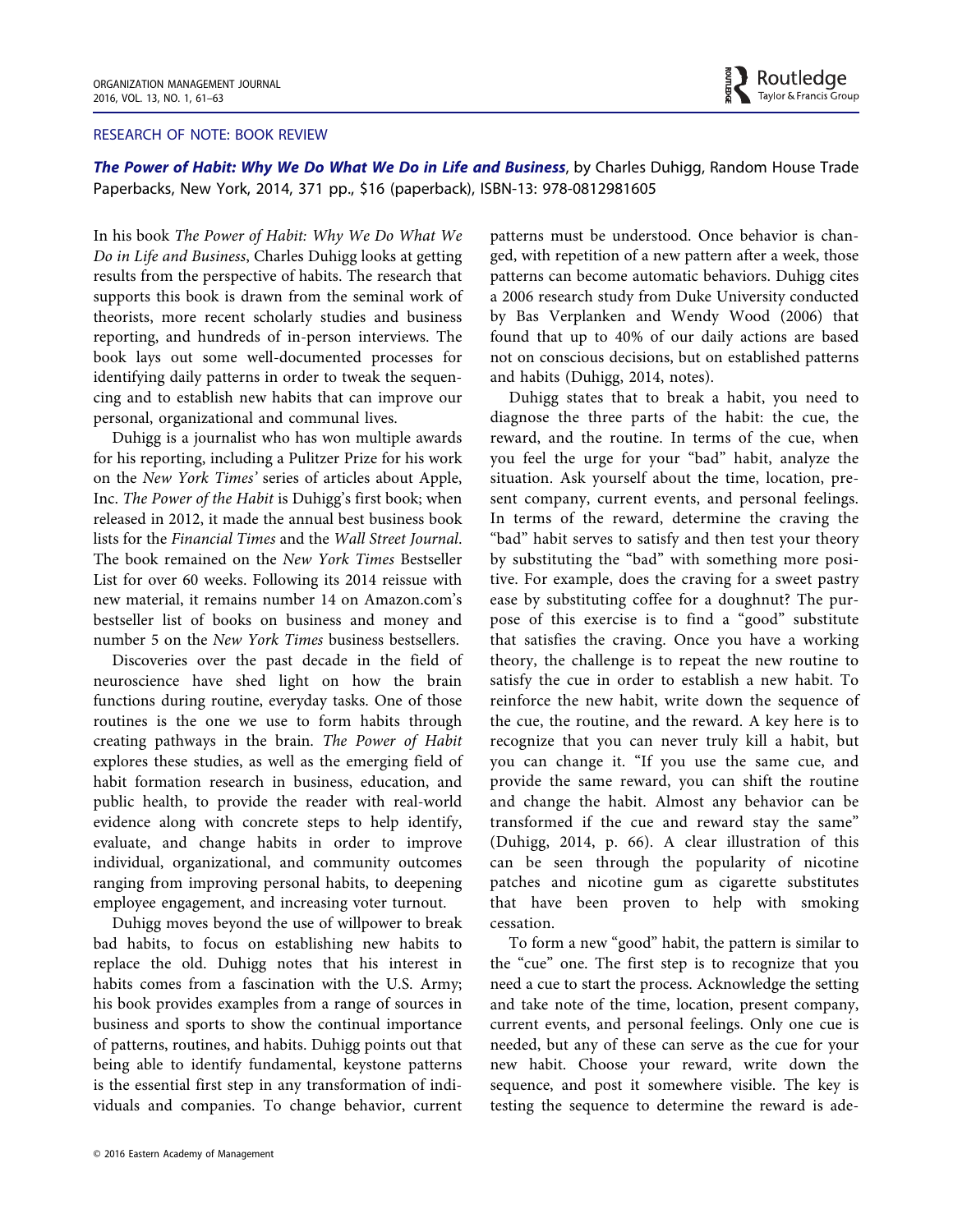quate reinforcement for the new habit. If the reward is not adequate, substitute a new reward. Over the long run, the more powerful the intrinsic reward associated with the routine, the more powerful is the new habit and the more likely that it will stick.

While all of this may sound fairly straightforward and simplistic, Duhigg uses examples from organizations and communities to show how the power of habits can be used to reshape behaviors in order to realize goals set forth by leadership. Using examples from the Tampa Bay Buccaneers football team and their winning training techniques, to Alcoholics Anonymous and its meeting and sponsorship structures, to Alcoa's culture of safety and a commitment to excellence, the book shows how patterns and habits can be changed to realize goals. Alcoa is a particularly interesting case. Duhigg shows that through changing the organization's core habits surrounding safety, the company was able to band together in order to help transform Alcoa.

In all of Duhigg's cases, the essential added ingredient is the self-assurance that the new habit sequence will work: belief that the "good" habit will not be subsumed by the "bad" habit. "For habits to permanently change, people must believe that change is feasible … Belief is easier when it occurs within a community" (Duhigg, 2014, p. 94). That belief can act as a powerful identifier for a team and can lead a group to bond and work together to achieve success at the corporate or community level.

Ultimately believing in a successful outcome is often a result of small wins. Duhigg draws upon Karl Weick's early research on organizational change to support the belief that winning is contagious and that small wins help feed into the overall pattern of establishing successful "good" habits. Sticking to good habits is linked to strengthening willpower and allowing participants to continue experiencing small successes. This fuels the pattern of habits and builds upon willpower, leading to additional successful routines and habits. Citing the origins of Case Western University's studies on willpower, self-regulation, and children eating marshmallows, Duhigg shows how success can snowball. Selfcontrol can become its own successful routine, allowing individuals, organizations, and communities to develop additional "good" habits.

For successful "good" habits to flourish there needs to be some backup contingency planning. Duhigg explores Starbucks' training materials for dealing with angry customers, giving and receiving criticism, and even how to take orders in the face of distractions. Starbucks stresses training and repetition of these "good" habits in stressful situations so that employee training can kick in when needed without a lot of discussion or thought. "Willpower becomes a habit by choosing a certain behavior ahead of time, and then following that routine when an inflection point arrives" (Duhigg, 2014, p. 155). This process of making new routines leads to making those routines automatic. Having the common training and reaction allows a homogeneity of culture and allows the consistency of the "good" habit to become the Starbuck standard.

"Habits, scientists say, emerge because the brain is constantly looking for ways to save effort. Left to its own devices, the brain will try to make almost any routine into a habit, because habits allow our minds to ramp down more often. This effort-saving instinct is a huge advantage … An efficient brain also allows us to stop thinking constantly about basic behaviors, such as walking and choosing what to eat, so we can devote mental energy to inventing" (Duhigg, 2014, p. 20). Duhigg argues that habits are chunked together in terms of routines or patterns that are started by a cue—think of it as a trigger that puts us into auto pilot until we realize the outcome or receive the reward. Patterns, cues, and rewards are the three parts of the habit puzzle.

In analyzing the appeal of McDonald's food, Duhigg maintains that the uniformity of the buildings, employee training, and menu serve as a cue for a routine of satisfying the craving to eat the french fries and hamburgers. Cravings drive habits, "where a craving is a neurological need based on the anticipation of the habit loop" (Duhigg, 2014, p. 51). This is why scents work so well as a unique trigger to a craving; think freshly brewed coffee or freshly baked cinnamon buns. Sounds are great triggers as well; remember that the next time your smartphone chimes about a new message.

Without a desire or craving for the reward, there is no habit to develop and sometimes desire has to be created. Procter & Gamble used its understanding of habits to turn Febreze into the successful product (approximately \$1 billion a year) it is today; the researchers positioned spraying Febreze as the reward for cleaning. The scent of Febreze was positioned and advertised so that consumers associated spraying Febreze with a clean, fresh-smelling room.

For class use, Charles Duhigg's website (charlesduhigg.com) offers a wide range of resources, including teaching aids, study guides, blog entries, videos, flowcharts, and an opportunity to subscribe to Duhigg's newsletter. The material is designed to help the reader better understand the processes described in the book. The myriad of resources demonstrates the popularity of the book and Duhigg's commitment to his audience, along with the opportunity to appeal to the visual learners in our classes. Overall, The Power of Habit is